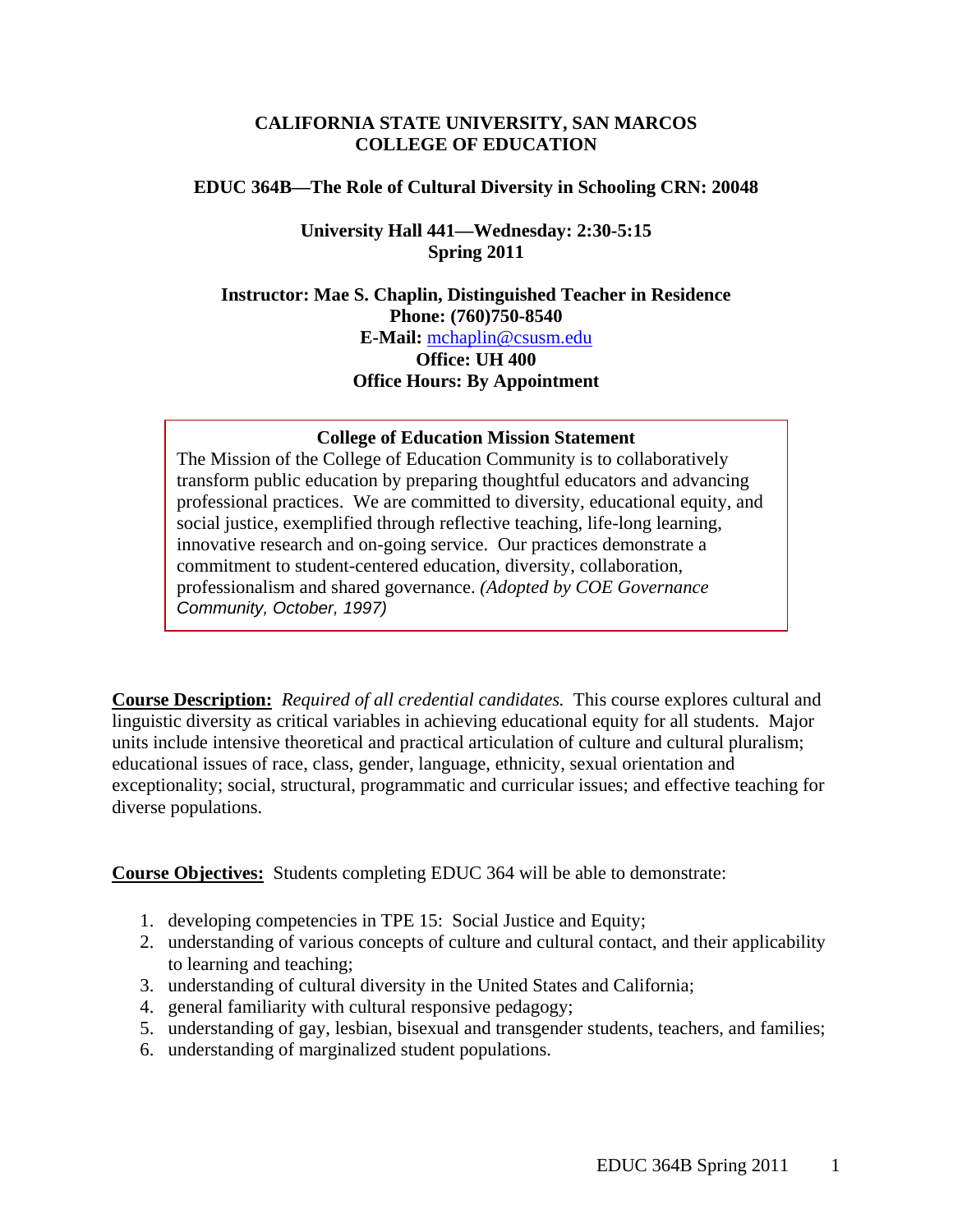**College of Education Attendance Policy:** Due to the dynamic and interactive nature of courses in the College of Education, all students are expected to attend all classes and participate actively. At a minimum, students must attend more than 80% of class time, or s/he may not receive a passing grade for the course at the discretion of the instructor. **Individual instructors may adopt more stringent attendance requirements.** Should the student have extenuating circumstances, s/he should contact the instructor as soon as possible. (*Adopted by the COE Governance Community, December, 1997*).

# **Students will lose 4 points from attendance/participation for each missed class. Excessive tardiness will also affect final grade. If student misses more than 20 minutes of class it will count as ½ an absence.**

**Authorization to Teach English Learners:** The credential program at CSUSM has been specifically designed to prepare teachers for the diversity of languages often encountered in California public school classrooms. The authorization to teach English learners is met through the infusion of content and experiences within the credential program, as well as additional coursework. Students successfully completing this program receive a credential with authorization to teach English learners. (Approved by the CCTC in SB 2042 Programs Standards, August, 2002).

**Teacher Performance Expectation (TPE) Competencies:** This course is designed to help teachers seeking the Multiple or Single Subject(s) Credential to develop the skills, knowledge, and attitudes necessary to assist schools and districts in implementing an effective program for all students. The successful candidate will be able to merge theory and practice in order to realize a comprehensive and extensive educational program for all students. The course objectives, assignments, and assessments have been aligned with the CCTC standards for the Multiple and Single Subject(s) Credential. You can incorporate artifacts from this class into your final comprehensive portfolio. The following TPE is addressed in this course:

# *TPE 15: Social Justice and Equity*

Teacher candidates will be able to identify issues of social justice and equity in the classroom and can apply appropriate instructional strategies to ensure equal outcomes for diverse students. They will be familiar with ideas, definitions, and major theorists in the fields of multicultural education, social reconstruction, and democratic education. Pluralism and divergent perspectives on educating students will be the foundation of designing effective lessons and instructional practices for diverse students. Candidates will understand when and how to collaborate with others, especially curriculum specialists, community leaders, and parents on preparing relevant and appropriate instructional activities, curricular units, and school structures that would provide equitable outcomes for students from different linguistic, cultural, and social economic backgrounds.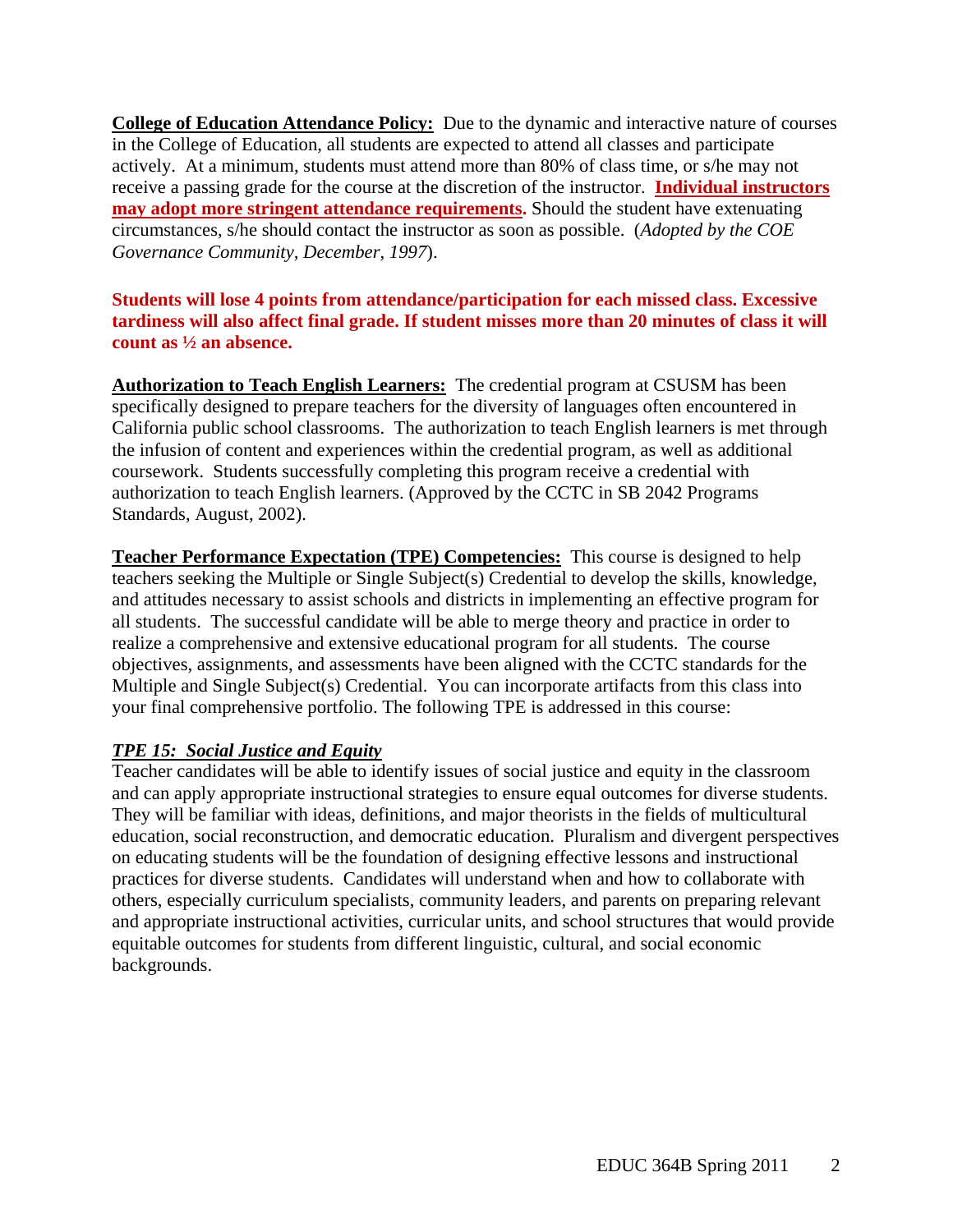# **GENERAL CONSIDERATIONS**

**Outcomes and Standards:** The context for, and scope of this course is aligned with standards for the Cross-cultural Language and Academic Development (CLAD) endorsement, as articulated by the California Commission on Teacher Credentialing (CTC), and as approved by the faculty of the College of Education in development of the program approval documents. (Note: As of 2002, the CLAD competencies are collectively referred to as an *Authorization to Teach English Learners*.) Further consideration has been given to the alignment of standards for multicultural education as articulated by the National Council for Accreditation of Teacher Education (NCATE), the Interstate New Teacher Assessment and Support Consortium (INTASC), and the National Board for Professional Teaching Standards (NBPTS). Emphasis is placed on learning outcomes (what you know and can demonstrate) rather than on inputs (putting in "seat time", meeting minimum criteria for assignments, checking off tasks and activities), and how these outcomes correspond to your potential to enhance student learning as a new teacher.

**Ability:** Every student has the right to equitable educational consideration and appropriate accommodation. Students having differing ability (mobility, sight, hearing, documented learning challenges, first language/English as a second language) are requested to contact the professor at the earliest opportunity. Every effort will be made to accommodate special need. Students are reminded of the availability of Disabled Student Services, the Writing Center, technology assistance in the computer labs, and other student support services available as part of reasonable accommodation for special needs students.

**Appeals:** Every student has the right to appeal grades, or appeal for redress of grievances incurred in the context of any class. Disputes may be resolved informally with the professor, or through the formal grades appeal process. For the latter, consult Dr. Stall, Interim Associate Dean.

**Students with Disabilities Requiring Reasonable Accommodations:** Students are approved for services through the Disabled Student Services Office (DSS). The DSS Office is located in Craven Hall 5205, and can be contacted by phone at (760) 750-4905 or TTY (760) 750-4909. Students authorized by DSS to receive reasonable accommodations should meet with their instructor during office hours or, in order to ensure confidentiality, in a more private setting.

All University Writing Requirement: Every course at the university must fulfill the university's writing requirement of at least 2,500 words.

**CSUSM Academic Honesty Policy:** Students will be expected to adhere to standards of academic honesty and integrity, as outlined in the Student Academic Honesty Policy. All written work and oral presentation assignments must be original work. All ideas/materials that are borrowed from other sources must have appropriate references to the original sources. Any quoted material should give credit to the source and be punctuated with quotation marks.

Students are responsible for honest completion of their work including examinations. There will be no tolerance for infractions. If you believe there has been an infraction by someone in the class, please bring it to the instructor's attention. The instructor reserves the right to discipline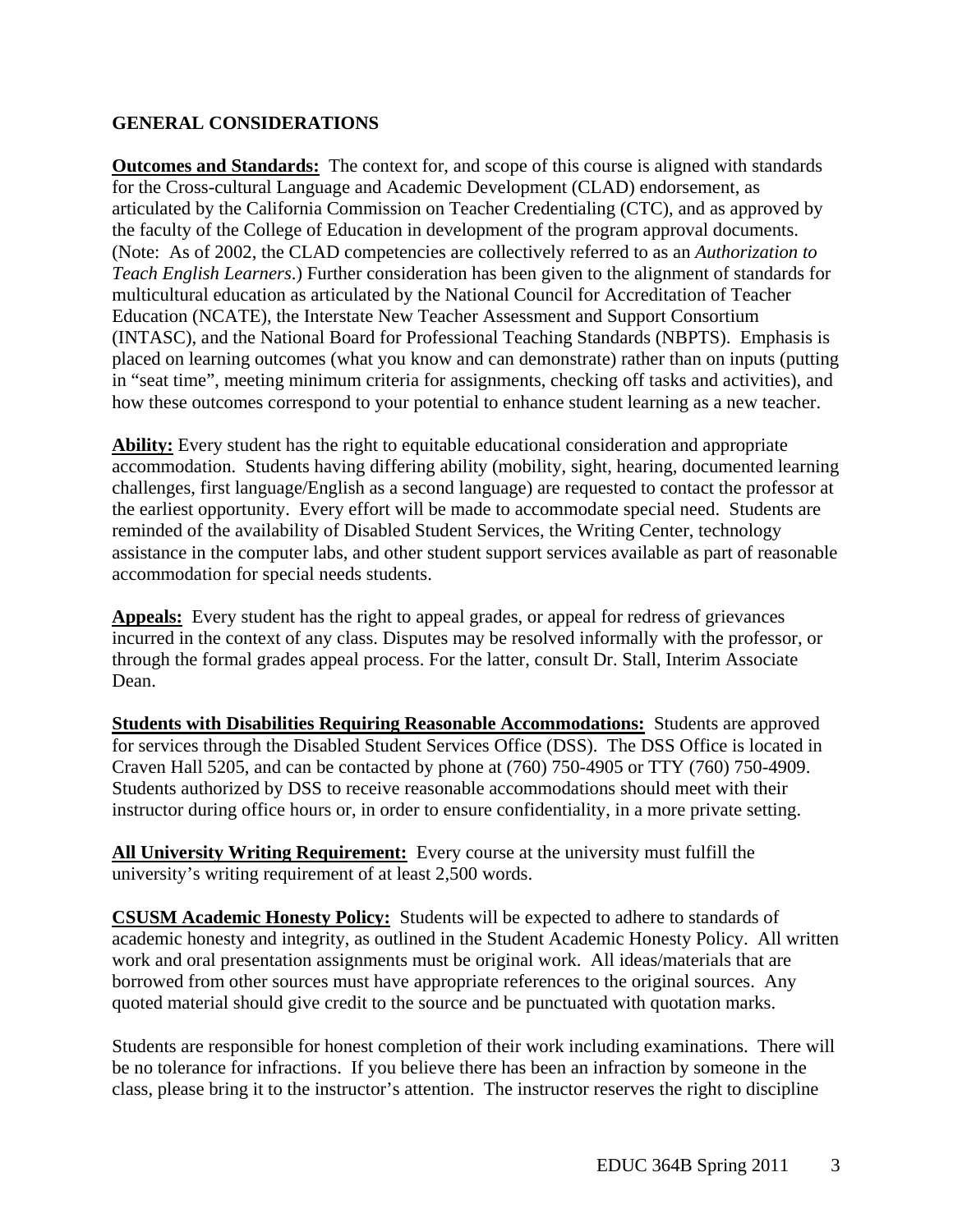any student for academic dishonesty in accordance with the general rules and regulations of the university. Disciplinary action may include the lowering of grades and/or the assignment of a failing grade for an exam, assignment, or the class as a whole."

Incidents of academic dishonesty will be reported to the Dean of Students. Sanctions at the University level may include suspension or expulsion from the University.

Plagiarism: As a future educator, it is expected that each student will do his/her own work, and contribute equally to group projects and processes. Plagiarism or cheating is unacceptable under any circumstances. If you are in doubt about whether your work is paraphrased or plagiarized see the Plagiarism Prevention for Students website

http://library.csusm.edu/plagiarism/index.html. If there are questions about academic honesty, please consult the University catalog.

**Grading and Expectations:** It is expected students will come to class prepared to discuss the readings, submit required assignments, and participate in class activities. Students are expected to adhere to academic honesty and integrity, standards of dependability, confidentiality and writing achievement. Because it is important for teachers to be able to effectively communicate their ideas to students, parents, colleagues, and administrators, writing that is original, clear and error-free is a priority for the College of Education. It is expected that work will be turned in on time. Please discuss individual issues with the instructor. Furthermore,

- Note: Students taking EDUC as a prerequisite for teacher credential and graduate programs must maintain a B average (3.0 GPA), with all grades at a C+ or better.
- Late assignments will be accepted only under extenuating circumstances. Consult the instructor in advance if an assignment will be turned in late.

| A     | $94-100$ points | $A-$ | 90-93 points |
|-------|-----------------|------|--------------|
| $B+$  | 88-89 points    | B    | 83-87 points |
| $B -$ | 80-82 points    | $C+$ | 78-79 points |
| C     | 73-77 points    | $C-$ | 70-72 points |
| D     | $60-69$ points  | F    | 59-Below     |

**Use of Technology:** Students are expected to demonstrate competency in the use of various forms of technology (i.e. word processing, electronic mail, use of the Internet, and/or multimedia presentations). Specific requirements for course assignments with regard to technology are at the discretion of the instructor. Keep a digital copy of all assignments for use in your teaching portfolio. Details will be given in class.

**Electronic Communication Protocol:** Electronic correspondence is a part of your professional interactions. If you need to contact the instructor, e-mail is often the easiest way to do so. It is my intention to respond to all received e-mails in a timely manner. Please be reminded that email and on-line discussions are a very specific form of communication, with their own nuances and etiquette. For instance, electronic messages sent in all upper case (or lower case) letters, major typos, or slang, often communicate more than the sender originally intended. With that said, please be mindful of all e-mail and on-line discussion messages you send to your colleagues, to faculty members in the College of Education, or to persons within the greater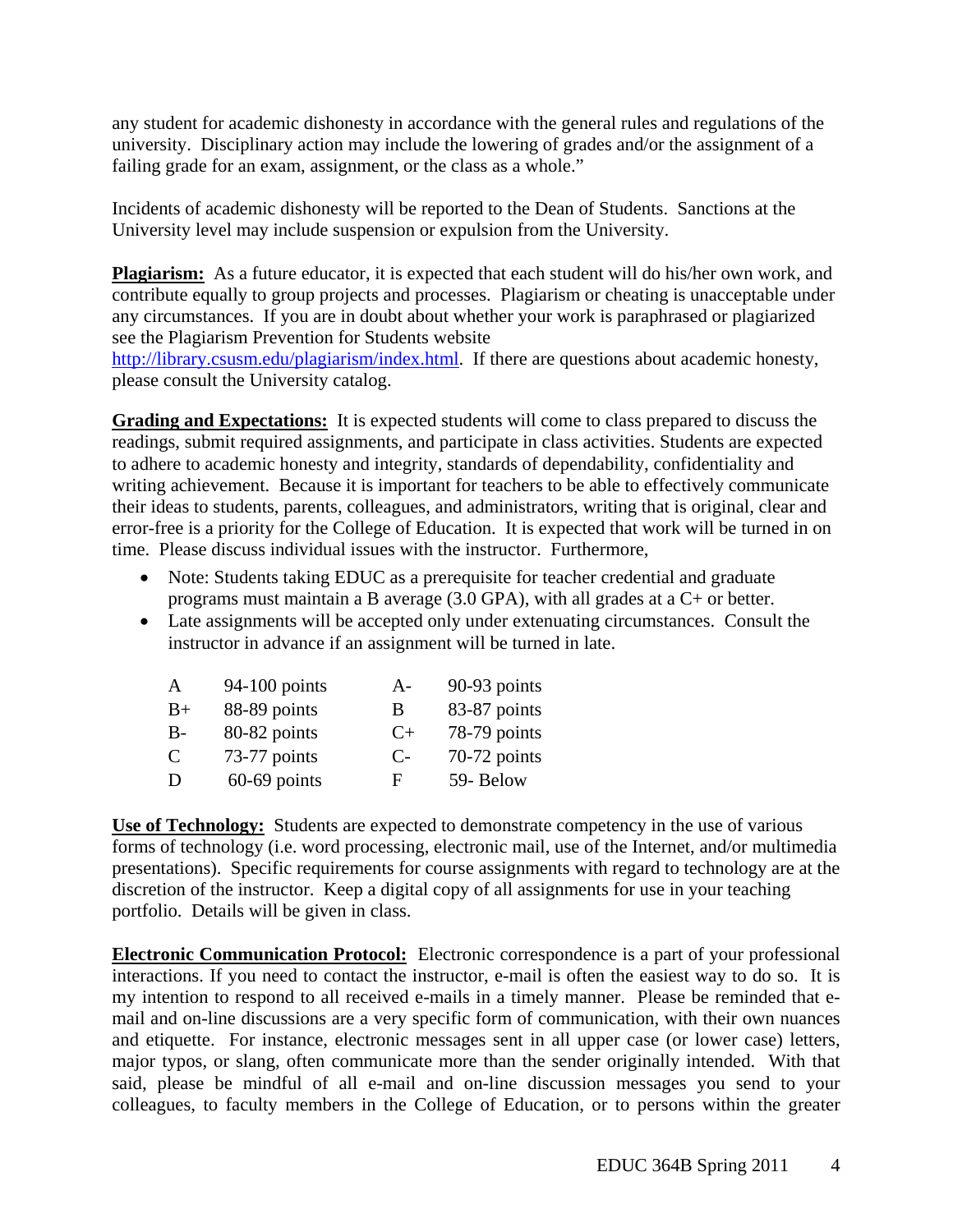educational community. All electronic messages should be crafted with professionalism and care.

Things to consider:

- Would I say in person what this electronic message specifically says?
- How could this message be misconstrued?
- Does this message represent my highest self?
- Am I sending this electronic message to avoid a face-to-face conversation?

In addition, if there is ever a concern with an electronic message sent to you, please talk with the author in person in order to correct any confusion.

# **Required Texts:**

- 1. Nieto, S., and Bode, P. (2008). *Affirming diversity: The sociopolitical context of multicultural education*. Boston: Pearson Education, Inc.
- 2. Spring, J. (2007). *Deculturalization and the struggle for equality*. New York: The McGraw Hill Companies, Inc.
- 3. Assigned Readings—Through Moodle

# **Recommended Text:**

1. Villaseñor, V. (2004). *Burro genius: A memoir*. New York: Harper Collins

# **Course Requirements**

| <b>Assignment</b>                       | <b>Points</b> | <b>Due Date</b>                 |
|-----------------------------------------|---------------|---------------------------------|
| 1. Reflections/Reading Responses        | 20            | On-Going                        |
| 2. Personal History of "Otherness"      | 20            | March $2^{nd}$ & April $6^{th}$ |
| 3. Group Reading Facilitation           | 10            | Sessions 7, 8, 9                |
| 4. School Diversity Assessment          | 20            | May $11^{th}$                   |
| 5. Professional Dispositions/Attendance |               | On-Going                        |
| 6. Final Reflection and SJE Action Plan |               | May $16^{th}$                   |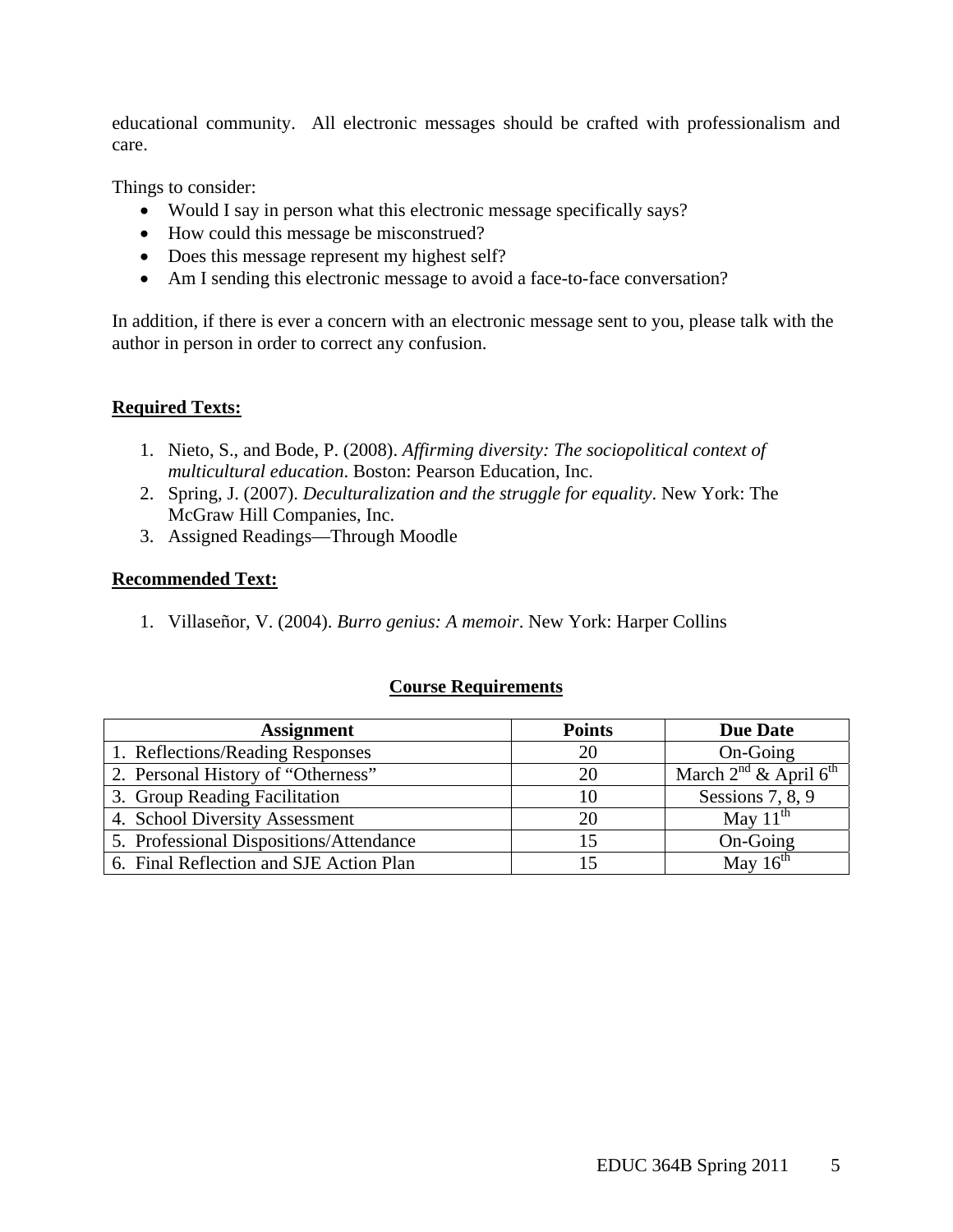# **EDUC 364B Course Schedule, Spring 2011**

| <b>Date/Session</b>                                         | <b>Topics</b>                                                                                                                                                                    | <b>Readings and Assignments Due</b>                                                                                                                    |
|-------------------------------------------------------------|----------------------------------------------------------------------------------------------------------------------------------------------------------------------------------|--------------------------------------------------------------------------------------------------------------------------------------------------------|
| <b>Session #1</b><br>January 26 <sup>th</sup>               | <b>Introduction and Course</b><br>$\blacksquare$<br>Expectations<br><b>Cultural Conceptions and</b><br>п<br>Misconceptions                                                       | Before our next session, please<br>visit Moodle and explore this<br>course. $\odot$                                                                    |
| <b>Session #2</b><br>February 2 <sup>nd</sup>               | Fun with Terminology<br>п<br>Sociopolitical Context of MC<br>п<br>Education<br><b>Culture and Schooling</b><br>п<br>MC Education and School<br>٠<br>Reform                       | <b>Due: Reading Journal #1 (Don't</b><br><b>forget your hardcopy for class!)</b><br><b>Readings Due—Nieto Chapters</b><br>1&2                          |
| Session #3<br>February 9th                                  | Personal History of Otherness<br>Activity<br>Framework for MC Education<br>٠<br><b>Anti-Racist Education</b><br>٠                                                                | <b>Preview: Personal History of</b><br><b>Otherness</b><br><b>Due: Reading Journal #2</b><br><b>Readings Due—Nieto Chapter</b><br>3, Tatum (Moodle)    |
| <b>Session #4</b><br>February 16 <sup>th</sup>              | Personal Biases, Racism,<br>ш<br>Discrimination, and Teacher<br>Expectations<br>Areas of Privilege and<br>Teaching-Unpacking the<br>Knapsack<br><b>Assign Spring Groups</b><br>ш | <b>Preview: Group Reading</b><br><b>Facilitation</b><br><b>Due: Reading Journal #3</b><br><b>Readings Due—Nieto Chapters</b><br>4&5, McIntosh (Moodle) |
| <b>Session #5</b><br><b>Moodle Session</b><br>February 23rd | Spring-Group Workshop<br>٠<br>Personal History of Otherness<br>п<br>Writer's Workshop                                                                                            | <b>Due: Reading Journal</b><br><b>#4/Moodle Discussion</b><br><b>Readings Due—Nieto Chapter</b><br><b>6, Assigned Spring Chapter</b>                   |
| <b>Session #6</b><br>March 2 <sup>nd</sup>                  | Influence of Culture on<br>٠<br>Learning<br>Personal History of Otherness<br><b>Peer Review Session</b><br><b>Spring Working Session</b><br>٠                                    | <b>Due: Personal History of</b><br><b>Otherness Draft</b><br><b>Readings Due—Kozol (Moodle)</b>                                                        |
| <b>Session #7</b><br>March 9 <sup>th</sup>                  | Spring Chapters 1 & 2 Book<br>Groups<br><b>Culturally Relevant Pedagogy</b><br>ш<br>Linguistic Diversity in U.S.<br>п<br>Classrooms                                              | <b>Due: Spring Groups 1 &amp; 2</b><br><b>Due Reading Journal #5</b><br><b>Readings Due—Nieto Chapter</b><br>7, Villaseñor (Moodle)                    |

(The Instructor reserves the right to alter the course schedule. Always bring your books to class.)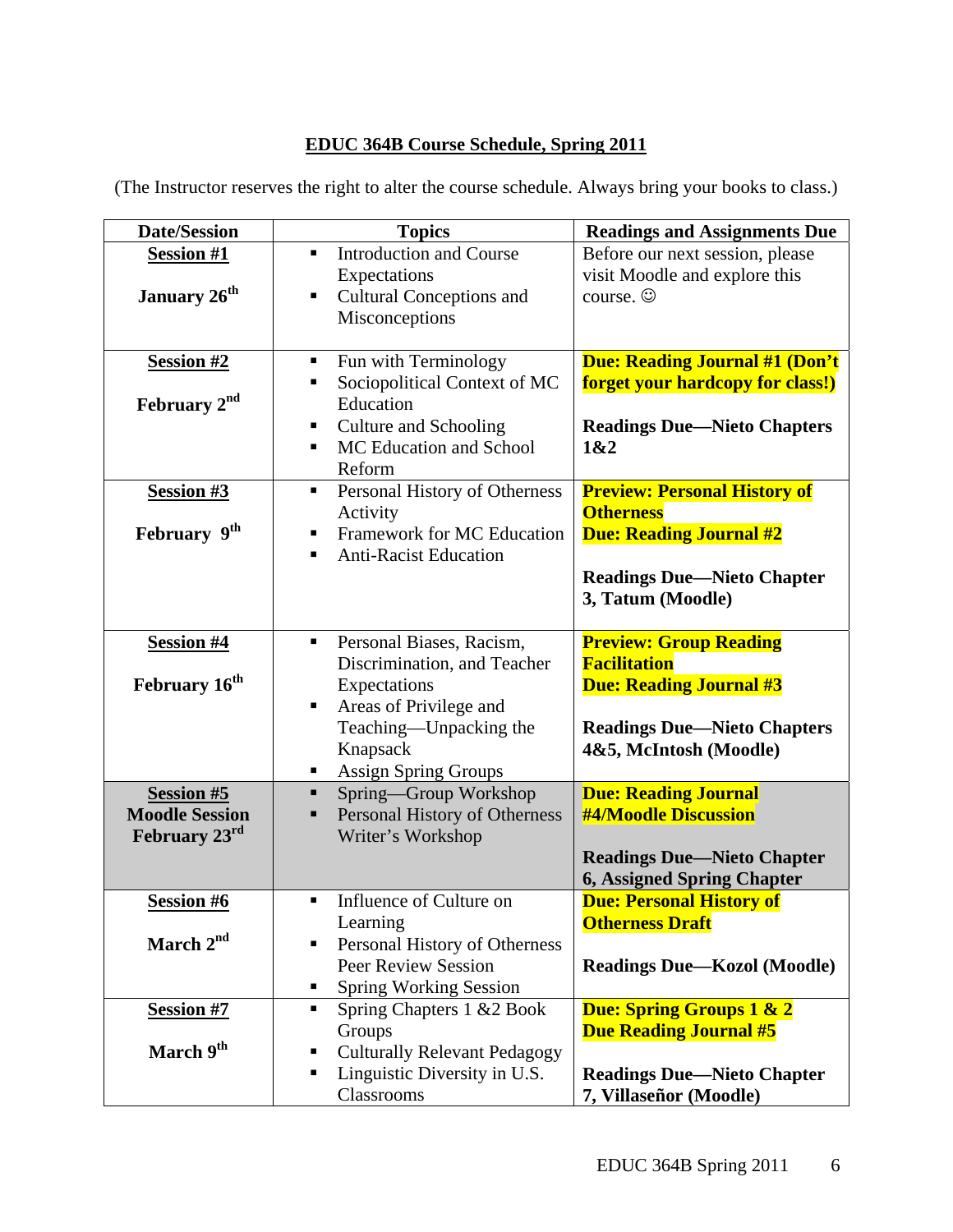| <b>Session #8</b>                                       | Spring Chapters 3 & 4 Book<br>ш<br>Groups            | <b>Due: Spring Groups 3 &amp; 4</b><br><b>Due Reading Journal #6</b> |  |  |  |
|---------------------------------------------------------|------------------------------------------------------|----------------------------------------------------------------------|--|--|--|
| March 16 <sup>th</sup>                                  | Immigrant Experience and<br>٠                        |                                                                      |  |  |  |
|                                                         | Schooling                                            | <b>Readings Due—Nieto Chapter</b>                                    |  |  |  |
|                                                         | Academic Achievement and<br>٠                        | 8, Cuero, Worthy, &                                                  |  |  |  |
|                                                         | <b>Students of Color</b>                             | Rodriguez-Galindo (Moodle)                                           |  |  |  |
| <b>Spring Break—Campus Closed</b><br><b>March 21-26</b> |                                                      |                                                                      |  |  |  |
| Session #9                                              | Spring Chapters 5 & 6 Book<br>٠                      | <b>Due: Spring Groups 5 &amp; 6</b>                                  |  |  |  |
|                                                         | Groups                                               | <b>Due Reading Journal #7</b>                                        |  |  |  |
| March 30 <sup>th</sup>                                  | Movie-The Shadow of Hate:<br>п                       |                                                                      |  |  |  |
|                                                         | History of Discrimination in                         | <b>Readings Due—Nieto Chapter 8</b>                                  |  |  |  |
|                                                         | the United States                                    |                                                                      |  |  |  |
|                                                         | <b>Educational Connection</b>                        |                                                                      |  |  |  |
| <b>Session #10</b>                                      | <b>School Diversity</b>                              | <b>Preview: School Diversity</b>                                     |  |  |  |
|                                                         | Assessment-Group                                     | <b>Assessment</b>                                                    |  |  |  |
| April 6 <sup>th</sup>                                   | Selection                                            | <b>Due: Personal History of</b>                                      |  |  |  |
|                                                         | <b>Families and Communities</b><br>٠                 | <b>Otherness Final Draft</b>                                         |  |  |  |
|                                                         | <b>Gender Bias</b><br>٠                              |                                                                      |  |  |  |
|                                                         |                                                      | <b>Readings Due—Nieto Chapter</b>                                    |  |  |  |
|                                                         |                                                      | 9, Tywoniak and García                                               |  |  |  |
|                                                         |                                                      | (Moodle)                                                             |  |  |  |
| <b>Session #11</b>                                      | Schooling Experiences of<br>п                        | <b>Due: Reading Journal #8</b>                                       |  |  |  |
|                                                         | Lesbian, Gay, Bisexual, and                          |                                                                      |  |  |  |
| April 13 <sup>th</sup>                                  | <b>Transgender Youth</b>                             | <b>Readings Due-Nieto Chapter</b>                                    |  |  |  |
|                                                         | <b>Group Planning Time</b><br>п                      | 10, GLSEN-Both Documents                                             |  |  |  |
|                                                         |                                                      | (Moodle), Denizet-Lewis                                              |  |  |  |
|                                                         |                                                      | (Moodle)                                                             |  |  |  |
| <b>Session #12</b>                                      | <b>LGBTQ Youth and Families</b>                      | <b>Due: Reading Journal #9</b>                                       |  |  |  |
|                                                         | <b>Creating Welcoming Schools</b><br>٠               |                                                                      |  |  |  |
| April 20 <sup>th</sup>                                  | School Diversity Workshop<br>٠                       | <b>Readings Due—Nieto Chapter</b>                                    |  |  |  |
|                                                         |                                                      | 11                                                                   |  |  |  |
| <b>Session #13</b>                                      | School Diversity Mix and<br>٠                        | <b>Due: Reading Journal #10</b>                                      |  |  |  |
|                                                         | Mingle                                               |                                                                      |  |  |  |
| April 27 <sup>th</sup>                                  | Movie: A Place at the Table                          |                                                                      |  |  |  |
|                                                         | <b>Community Connections</b><br>п                    |                                                                      |  |  |  |
|                                                         | <b>School Diversity Assessment</b><br>٠              |                                                                      |  |  |  |
|                                                         | Workshop                                             |                                                                      |  |  |  |
| <b>Session #14</b>                                      | <b>School Diversity Assessment</b><br>$\blacksquare$ | <b>Due: On-line Discussion</b>                                       |  |  |  |
| <b>Moodle Session</b>                                   | Workshop                                             |                                                                      |  |  |  |
| May 4 <sup>th</sup>                                     | <b>On-line Discussion</b><br>٠                       |                                                                      |  |  |  |
| <b>Session #15</b>                                      | <b>School Diversity Assessment</b><br>п              | <b>Due: School Diversity</b>                                         |  |  |  |
|                                                         | <b>Poster Session</b>                                | <b>Assessment</b>                                                    |  |  |  |
| May $11^{th}$                                           | <b>Final Thoughts</b>                                |                                                                      |  |  |  |
|                                                         |                                                      |                                                                      |  |  |  |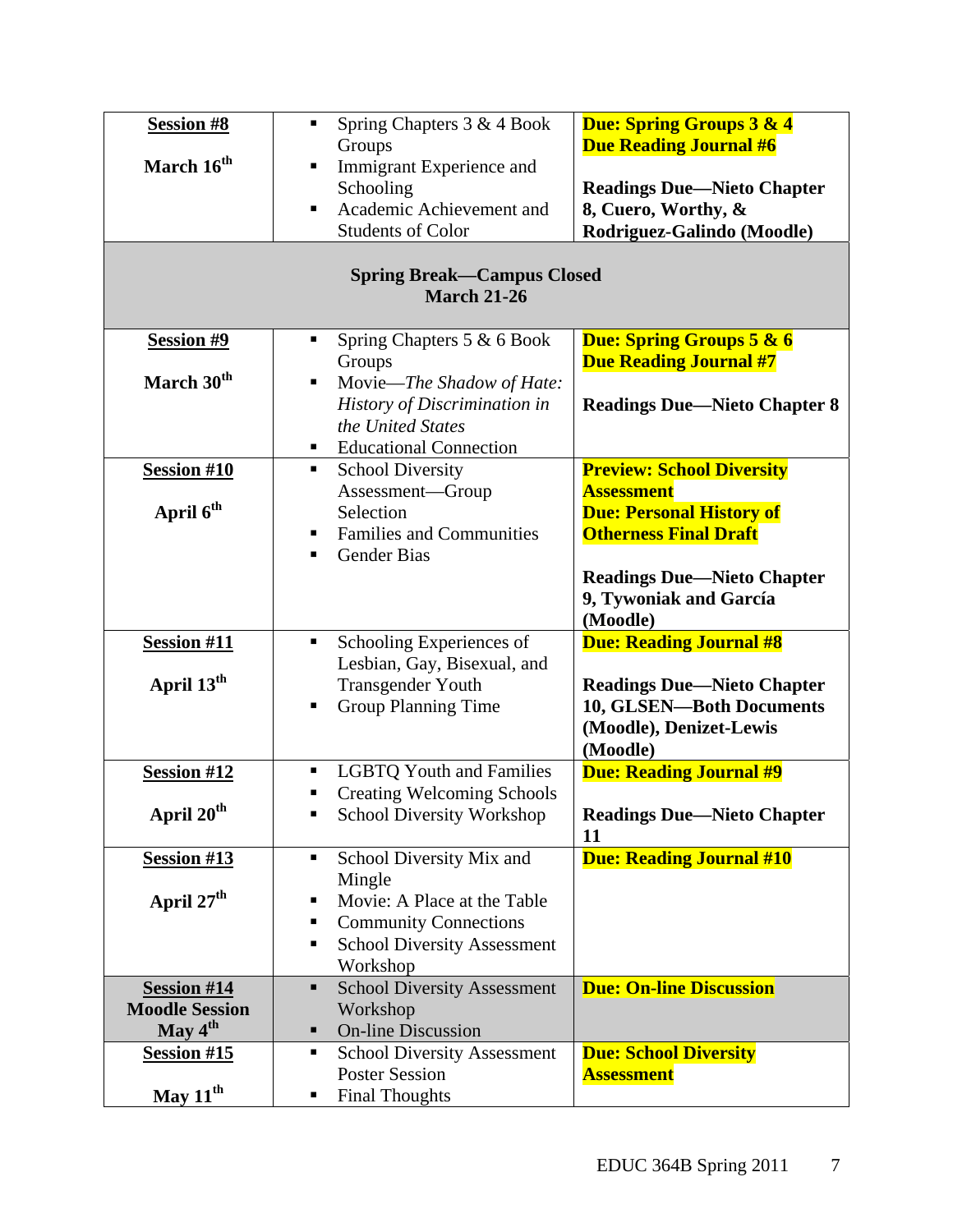### **Assignment Descriptions**

## *Attendance, Participation, and Professionalism 15 points*

Students will engage in active learning throughout each class session, and will be expected to participate actively, collaborate, and demonstrate professionalism at all times. Students will also be expected to attend each class session prepared and on time each week. Students will be expected to follow the CSUSM College of Education Professional Dispositions which include:

- Social Justice and Equity
- **Collaboration**
- Critical Thinking
- Professional Ethics
- Reflective Teaching and Learning
- Life-Long Learning

## *Reading Responses 20 points*

To engage in the meaningful class discussions this course requires, it is crucial that you read and analyze the material before class. To focus your reading, aid you in remembering the content, and assist you with meaningful class participation, you will be asked to complete an on-line reflection responding to posted discussion questions. These questions will relate to course readings and will be posted on Moodle prior to class. You will post each of your Reading Responses to Moodle before the assigned class session and bring a hardcopy to class. More details will be discussed during our first class session.

### *Personal History of Otherness 20 points*

By researching and studying one's relationship to the eight categories of typical "otherness" in U.S. society, we gain an appreciation about ourselves as individuals and our many similarities and differences. In this assignment you will write one page for each category about your relationship to "otherness" in terms of race, gender, religion, sexual orientation, socioeconomic status, age, physical or mental ability, and language. You will be given the chance to reflect on your own experiences in terms of your social context, your family background, and other factors determined by your own circumstances and upbringing and rank them according to personal importance. Be prepared to discuss your assignment and share your ideas with your peers during upcoming class sessions. More detailed directions and a rubric for grading assignment will be given in class.